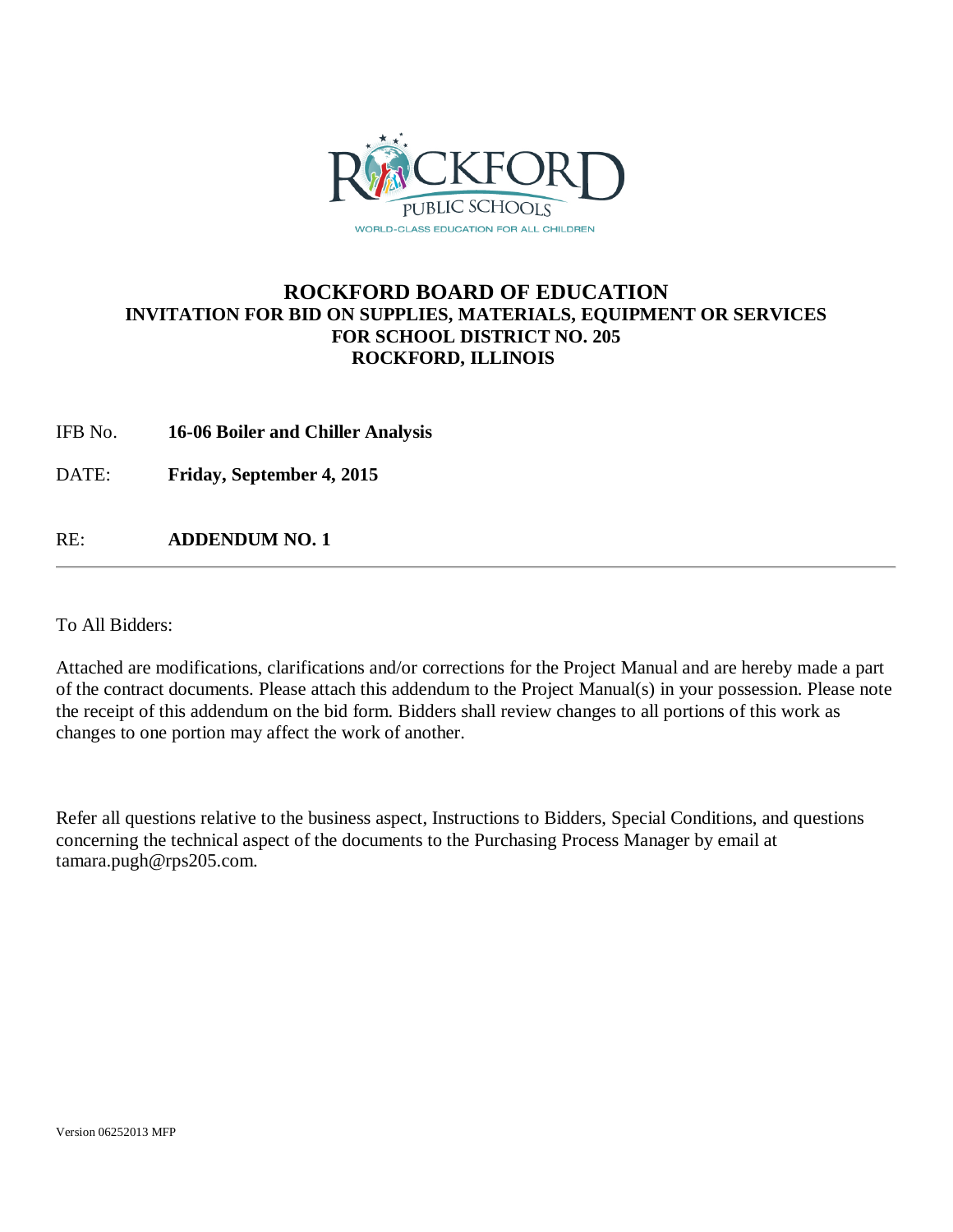### **Rockford Public Schools**

### **ADDENDUM ONE**

### **DATE: September 4, 2015**

### **RE: IFB No. 16-Boiler and Chiller Analysis**

### **Pre-Bid Meeting minutes**

Meeting started at 1030.

- Participants signed in and the Opening Statement was read

Questions asked with responses

Question 1: The Alpha Controls & Services Rep asked if the changing of roof top unit filters is part of the scope.

Response 1: No, changing filters is not part of the scope.

Question 2: The Alpha Controls & Services Rep asked if test results could be provided in the form of a PDF.

Response 2: Yes, test results may be provided as a PDF.

Question 3: The Alpha Controls & Services Rep asked if the successful bidder would need to apply for grants on behalf of the District.

Response 3: No, the successful bidder does not need to apply for grants on behalf of the District. However, we may consult with the successful bidder on grants that we apply for.

Question 4: The Alpha Controls & Services Rep asked if there was a baseline for the vibration analysis.

Response 4: Question deferred until I can determine the answer. The scope does not call for a baseline vibration analysis; It specifies that a visual inspection be done and if units are found to be vibrating, further investigation is requested to determine the cause.

Question 5: The Alpha Controls & Services Rep asked can he do a site inspection to see some/all of the units.

Response 5: Site visits can be scheduled with Wilson Bailey

Question 6: Is it a requirement to list the number of registered local 23 service journeyman currently that would be providing service on this contract? Is it a requirement to have copies of their journeyman card included in the RFP submission?

Response 6: It is not a requirement to list local 23 journeymen. It is not a requirement to include copies of their journeyman card.

Question 7: Is it a requirement to include chiller (Carrier/York/Trane,etc) factory certifications, and epa /refrigeration certifications with the RFP submission?

Response 7: It is not a requirement to include factory certification. It IS a requirement to have Section 608 Technician Certification upon award. (Please see updated required forms checklist)

Question 8: Is it a requirement to list 3-5 comparable school district references where like work is being performed under contract, and include a contact person to serve as a reference?

Response 8: Per our bid offer form it is a requirement to provide three references of similar type work that would qualify your firm for this project.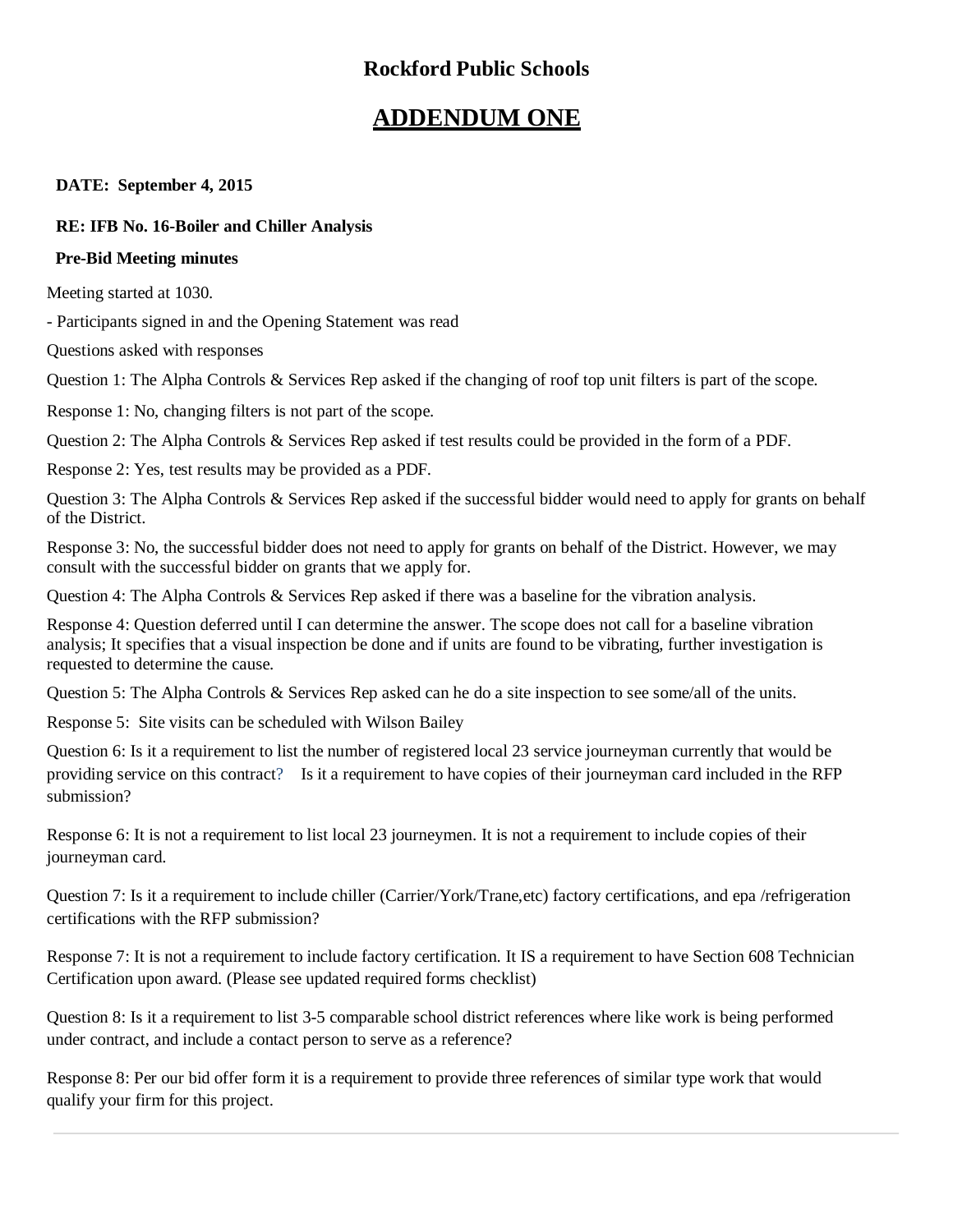Question 9: Is it a requirement to detail the response time that will be provided for service calls outside of the planned maintenance?

Response 9: It is not a requirement to detail response times.

-No more questions were asked.

-Meeting ended at approximately 1050.

See attachments for updated spreadsheets of cooling system information and boiler schedule. Also see revised required forms checklist.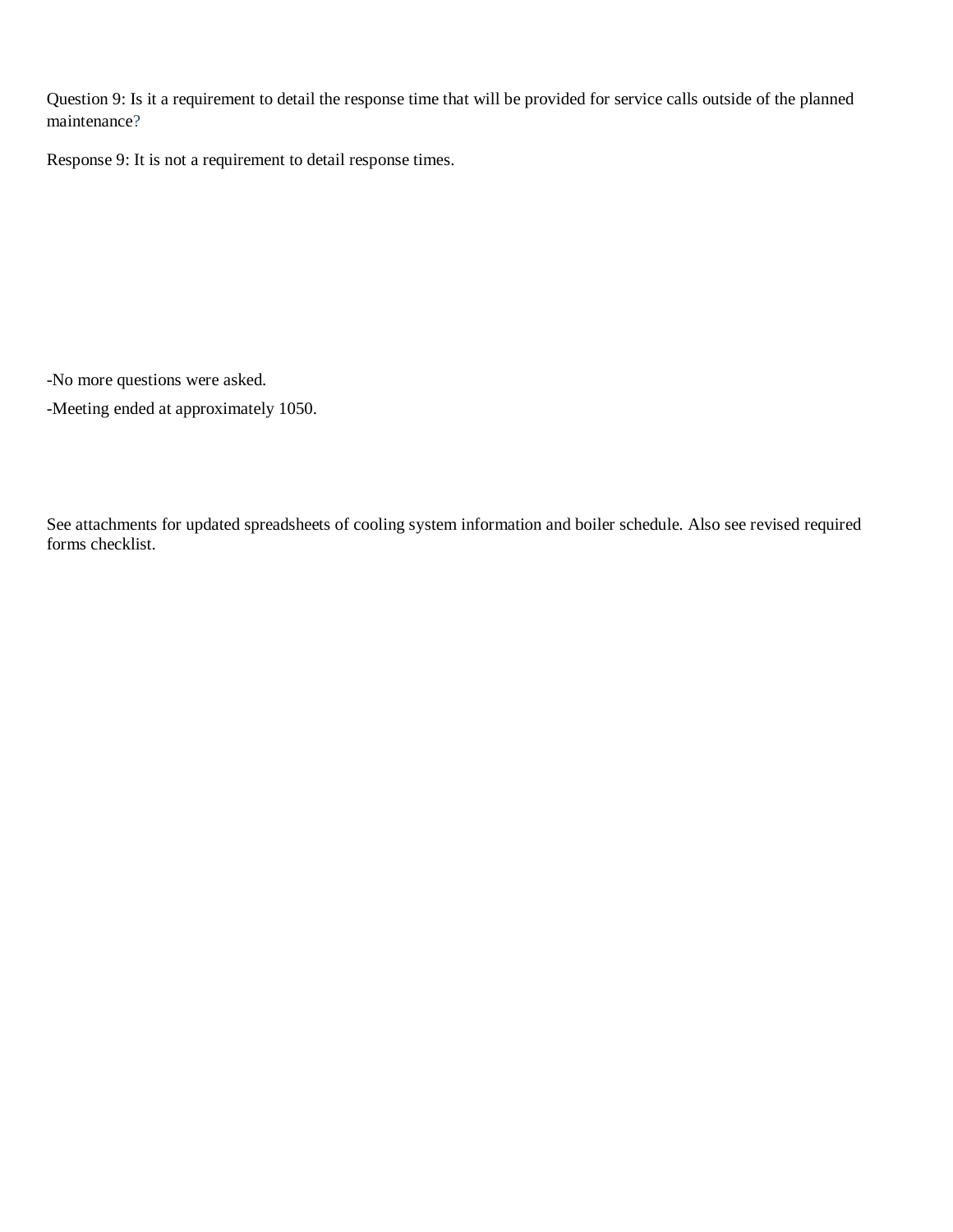## **Attachment #4 Cooling System Information:**

| Count                   | <b>School</b>          | <b>Unit Type</b> | <b>Unit Designation</b>                | <b>Manufacturer</b> | <b>Chiller</b><br>Capacity |
|-------------------------|------------------------|------------------|----------------------------------------|---------------------|----------------------------|
| $\mathbf{1}$            | Administration         | <b>RTU</b>       | $7th$ Floor                            | Unavailable         | Unavailable                |
| $\overline{2}$          | Administration         | <b>RTU</b>       | $7th$ Floor                            | Unavailable         | Unavailable                |
| $\overline{\mathbf{3}}$ | Administration         | <b>RTU</b>       | Elevator                               | Unavailable         | Unavailable                |
| 4                       | Administration         | <b>RTU</b>       | Elevator                               | Unavailable         | Unavailable                |
| 5                       | Administration         | Chiller          | Centrifugal - Whole<br><b>Building</b> | Carrier             | 150                        |
| 6                       | Administration         | Chiller          | Centrifugal - Whole<br><b>Building</b> | Carrier             | 150                        |
| $\overline{7}$          | Administration         | Chiller          | Air Cooled - Whole Bldg                | Trane               | 155                        |
| 8                       | Administration<br>(TT) | Chiller          | <b>IT Server Room</b>                  | <b>ArctiChill</b>   | Unavailable                |
| 9                       | Auburn                 | <b>RTU</b>       | RTU 1 - Lobby                          | <b>AAON</b>         | 187.01                     |
| 10                      | Auburn                 | <b>RTU</b>       | RTU 8 - Class East                     | <b>AAON</b>         | 332.25                     |
| 11                      | Auburn                 | <b>RTU</b>       | RTU 9 - Class West                     | <b>AAON</b>         | 334.32                     |
| 12                      | Auburn                 | <b>RTU</b>       | RTU 10 - Cafeteria                     | <b>AAON</b>         | 405.02                     |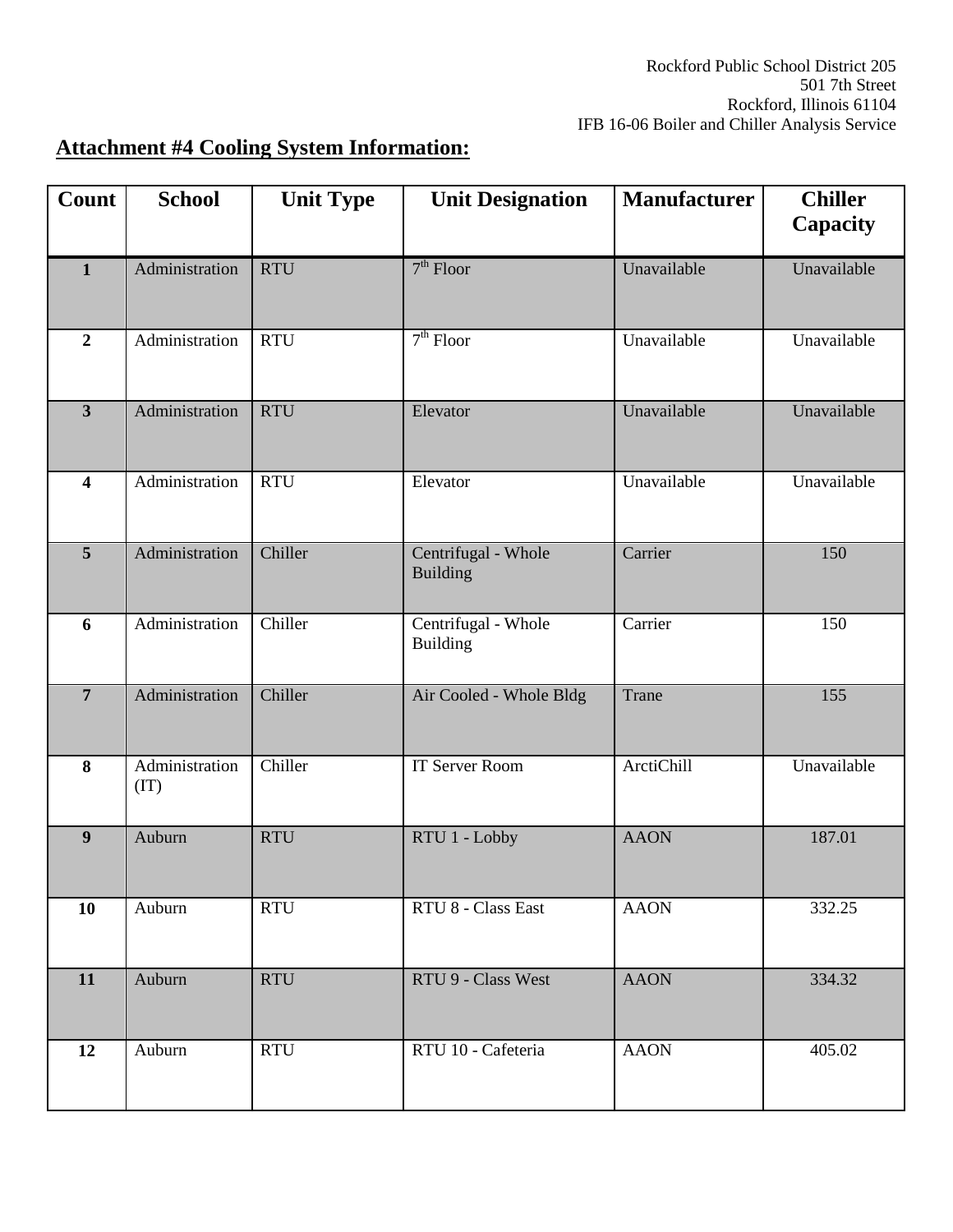| Count | <b>School</b>  | <b>Unit Type</b> | <b>Unit Designation</b>       | <b>Manufacturer</b> | <b>Chiller</b><br>Capacity |
|-------|----------------|------------------|-------------------------------|---------------------|----------------------------|
| 13    | Auburn         | <b>RTU</b>       | Office                        | Unavailable         | Unavailable                |
| 14    | Auburn         | <b>RTU</b>       | <b>Tech Wing</b>              | <b>AAON</b>         | Unavailable                |
| 15    | Auburn         | <b>RTU</b>       | RTU 11 - Health Center        | <b>AAON</b>         | Unavailable                |
| 16    | Auburn         | <b>RTU</b>       | RTU 12 - Weight Room          | <b>AAON</b>         | Unavailable                |
| 17    | Auburn         | <b>RTU</b>       | RTU 13 - Multipurpose<br>Room | <b>AAON</b>         | Unavailable                |
| 18    | <b>Barbour</b> | Outdoor chiller  | West Unit, Chiller #1         | Trane               | 240                        |
| 19    | Beyer          | <b>RTU</b>       | RTU 1 - Office POD            | Trane               | Unavailable                |
| 20    | Beyer          | <b>RTU</b>       | RTU 2 - Library POD           | Trane               | Unavailable                |
| 21    | Carlson        | Chiller          | Chiller #1                    | Trane               | 137                        |
| 22    | Carlson        | Chiller          | Chiller #2                    | Trane               | Unavailable                |
| 23    | Conklin        | <b>RTU</b>       | CES.RTU-1                     | <b>AAON</b>         | 330.79                     |
| 24    | Conklin        | <b>RTCU</b>      | CES.ACCU-1                    | Lennox              | Unavailable                |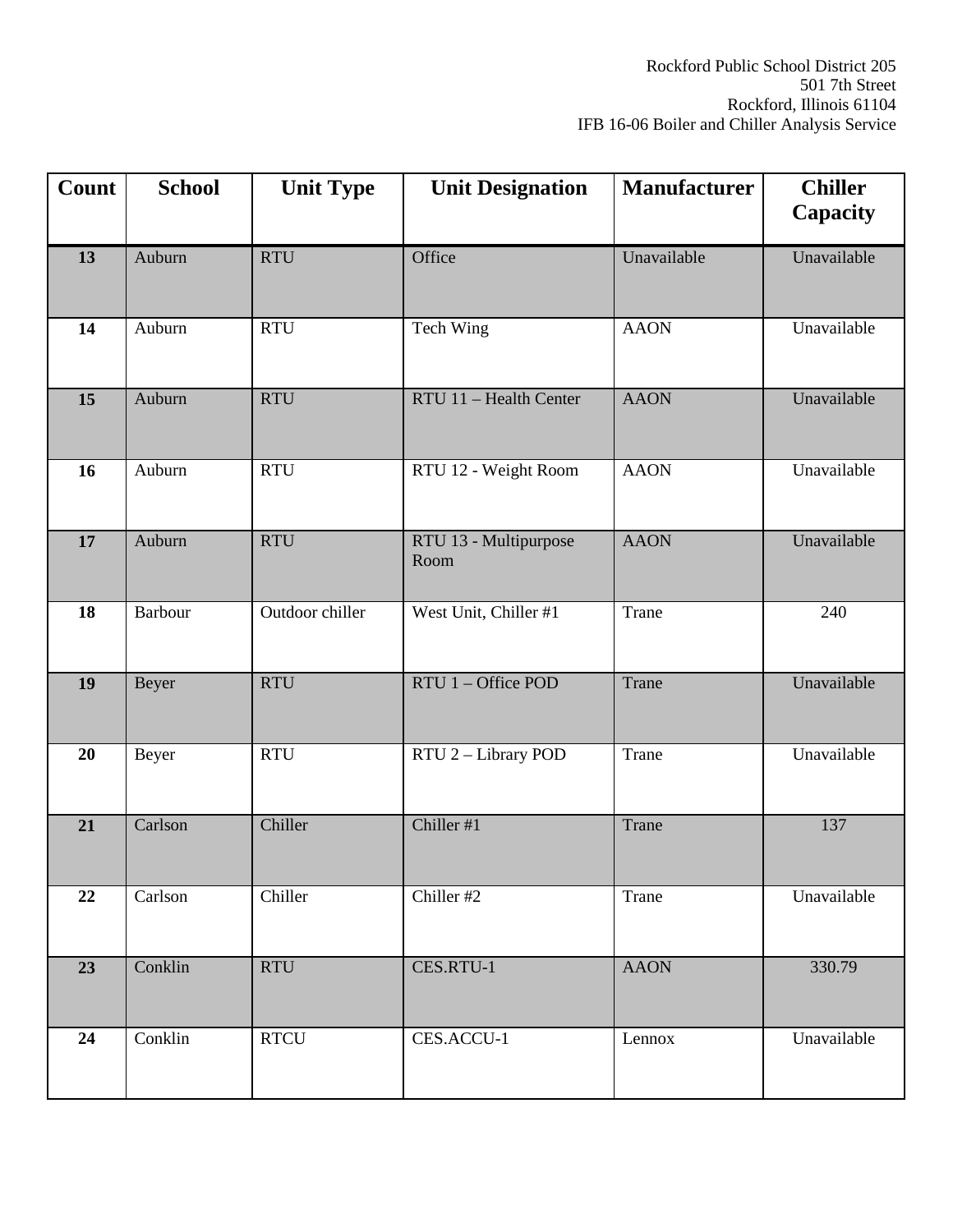| Count | <b>School</b> | <b>Unit Type</b> | <b>Unit Designation</b>                                                    | <b>Manufacturer</b> | <b>Chiller</b><br>Capacity |
|-------|---------------|------------------|----------------------------------------------------------------------------|---------------------|----------------------------|
| 25    | East          | <b>RTU</b>       | RTU 6 - Weight Room<br>Corridors                                           | <b>AAON</b>         | 339.1                      |
| 26    | East          | <b>RTU</b>       | RTU 7 - West Lobby Area                                                    | <b>AAON</b>         | 345.3                      |
| 27    | East          | <b>RTU</b>       | RTU 8 - Cafeteria Exp                                                      | <b>AAON</b>         | 376.3                      |
| 28    | East          | <b>RTU</b>       | RTU 9 - Room 131                                                           | <b>AAON</b>         | 48.7                       |
| 29    | East          | <b>RTCU</b>      | $ACCU$ 6 – Counseling<br>Office                                            | Unavailable         | Unavailable                |
| 30    | East          | <b>RTCU</b>      | <b>ACCU 7 - Counseling</b><br>Office                                       | Unavailable         | Unavailable                |
| 31    | East          | <b>RTCU</b>      | <b>ACCU 8 - Counseling</b><br>Office                                       | Unavailable         | Unavailable                |
| 32    | East          | <b>RTCU</b>      | <b>ACCU 9 - Counseling</b><br>Office                                       | Unavailable         | Unavailable                |
| 33    | East          | Chiller          | Chiller 1 - South Addition                                                 | Unavailable         | Unavailable                |
| 34    | Eisenhower    | <b>RTCU</b>      | ACCU 1 - Cafeteria                                                         | Unavailable         | Unavailable                |
| 35    | Eisenhower    | <b>RTCU</b>      | ACCU 2 – $1^{\text{st}}$ & $2^{\text{nd}}$ Floor<br>Area A                 | Unavailable         | Unavailable                |
| 36    | Eisenhower    | <b>RTCU</b>      | $\overline{ACCU 3 - 1}$ <sup>st</sup> & $2^{nd}$ Floor<br>Area C & Library | Unavailable         | Unavailable                |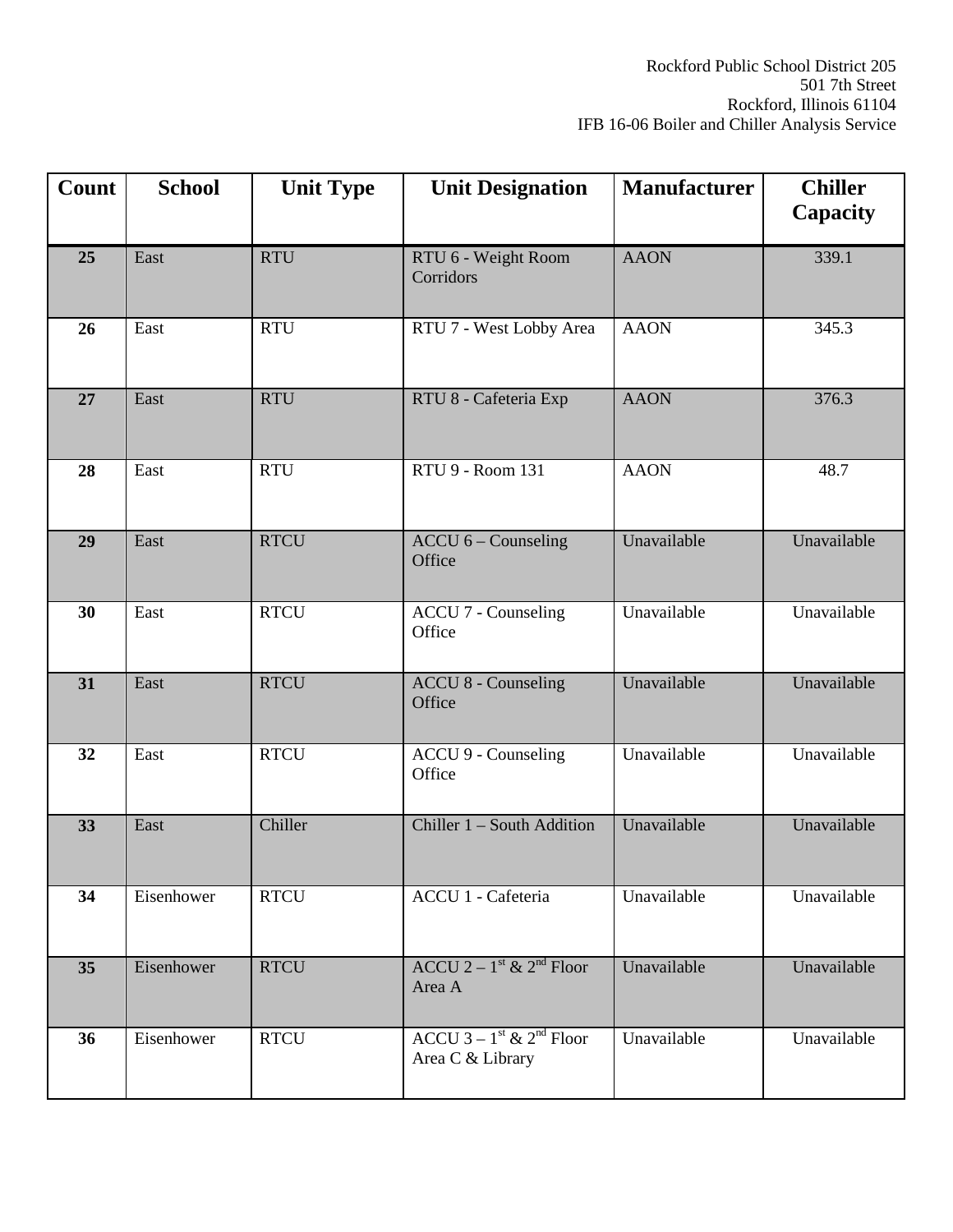| Count | <b>School</b> | <b>Unit Type</b> | <b>Unit Designation</b>                                    | <b>Manufacturer</b> | <b>Chiller</b><br><b>Capacity</b> |
|-------|---------------|------------------|------------------------------------------------------------|---------------------|-----------------------------------|
| 37    | Eisenhower    | <b>RTCU</b>      | $ACCU$ 4 - 1 <sup>st</sup> Floor Office<br>Area C          | Unavailable         | Unavailable                       |
| 38    | Eisenhower    | <b>RTCU</b>      | ACCU 5 - $1st$ & $2nd$ Floor<br>Area D                     | Unavailable         | Unavailable                       |
| 39    | Eisenhower    | <b>RTCU</b>      | ACCU $5-1$ <sup>st</sup> & 2 <sup>nd</sup> Floor<br>Area D | Unavailable         | Unavailable                       |
| 40    | Eisenhower    | <b>RTCU</b>      | ACCU $6 - S$ . 2 <sup>nd</sup> Floor<br>Area B             | Unavailable         | Unavailable                       |
| 41    | Eisenhower    | <b>RTCU</b>      | ACCU 7 – N. $1^{st}$ & $2^{nd}$<br>Floor Area B            | Unavailable         | Unavailable                       |
| 42    | Ellis         | Chiller          | #1 West Unit                                               | Trane               | 240                               |
| 43    | Ellis         | Chiller          | #2 East Unit                                               | Trane               | 240                               |
| 44    | Ellis         | <b>RTCU</b>      | ACCU - Office                                              | Unavailable         | Unavailable                       |
| 45    | Froberg       | <b>RTU</b>       | RTU 1 - New Gym                                            | <b>AAON</b>         | 232.9                             |
| 46    | Froberg       | <b>RTU</b>       | RTU 2 - Classroom<br>Addition                              | <b>AAON</b>         | 326.96                            |
| 47    | Froberg       | <b>RTU</b>       | RTU 3 - Office                                             | Unavailable         | Unavailable                       |
| 48    | Guilford      | <b>RTU</b>       | RTU 5 - North Area                                         | <b>AAON</b>         | 239.7                             |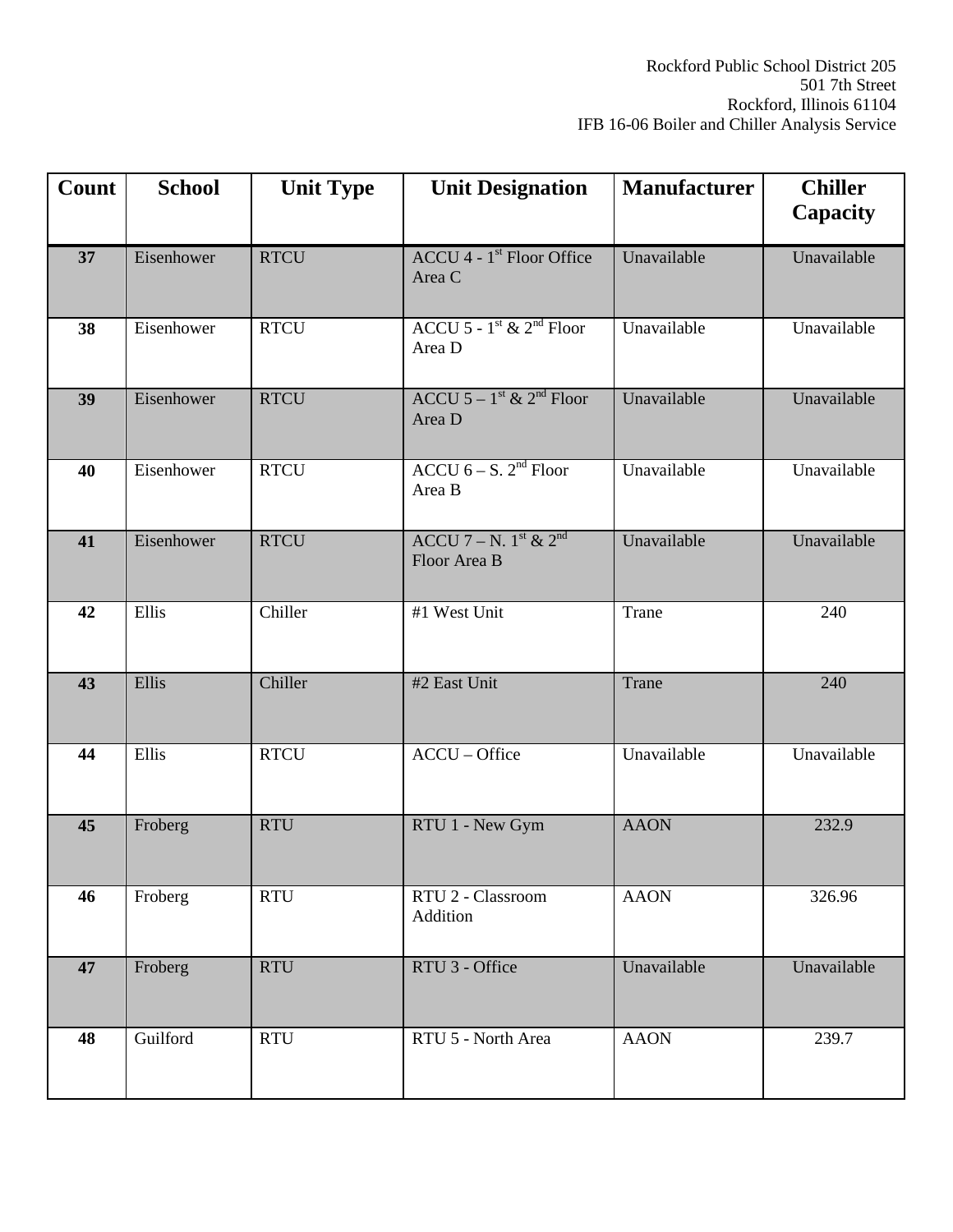| Count           | <b>School</b> | <b>Unit Type</b> | <b>Unit Designation</b>              | <b>Manufacturer</b> | <b>Chiller</b><br>Capacity |
|-----------------|---------------|------------------|--------------------------------------|---------------------|----------------------------|
| 49              | Guilford      | <b>RTU</b>       | RTU 6 - North/South<br>Corridor      | <b>AAON</b>         | 215.4                      |
| 50              | Guilford      | <b>RTU</b>       | RTU 7 - South Area                   | <b>AAON</b>         | 152.9                      |
| 51              | Guilford      | <b>RTCU</b>      | ACCU 11 - Office                     | Unavailable         | Unavailable                |
| 52              | Guilford      | <b>RTCU</b>      | <b>ACCU 7 - Counselors</b><br>Office | Unavailable         | Unavailable                |
| 53              | Guilford      | <b>RTU</b>       | Library                              | <b>AAON</b>         | Unavailable                |
| 54              | Haskell       | Chiller          | Chiller #1                           | Carrier             | 125                        |
| $\overline{55}$ | Jefferson     | Chiller          | #1 Indoor water chiller              | Carrier             | 460                        |
| 56              | Jefferson     | Chiller          | #2 Indoor water chiller              | Carrier             | 460                        |
| 57              | Jefferson     | <b>RTCU</b>      | <b>ACCU 8 - Office</b>               | Unavailable         | Unavailable                |
| 58              | Jefferson     | <b>RTCU</b>      | ACCU 9 - Comp lab                    | Unavailable         | Unavailable                |
| 59              | Jefferson     | <b>RTCU</b>      | ACCU 17 - Lower<br>Classrooms        | Unavailable         | Unavailable                |
| 60              | Jefferson     | <b>RTCU</b>      | <b>ACCU S14 - Auditorium</b>         | Unavailable         | Unavailable                |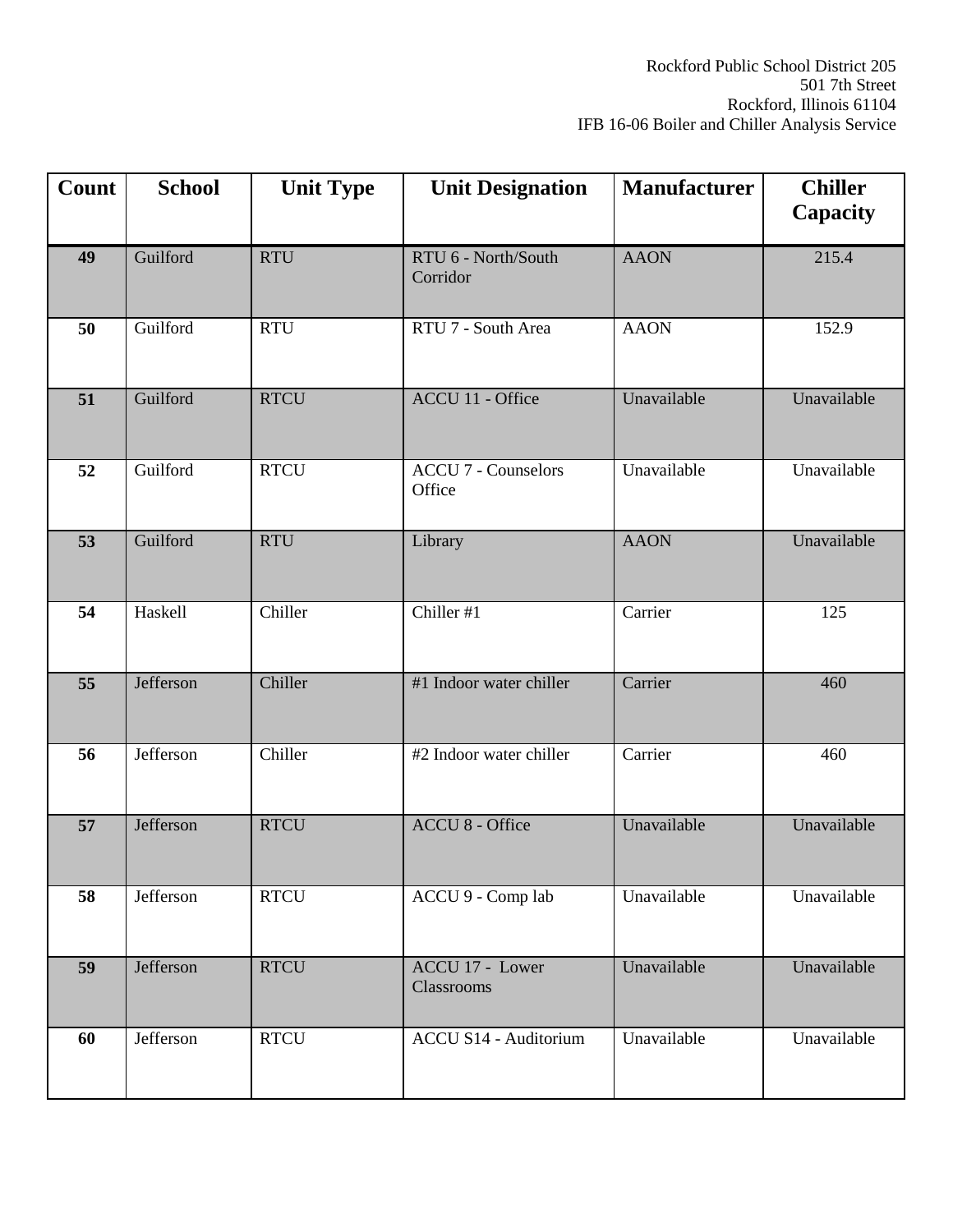| Count | <b>School</b> | <b>Unit Type</b>  | <b>Unit Designation</b>                 | <b>Manufacturer</b> | <b>Chiller</b><br>Capacity |
|-------|---------------|-------------------|-----------------------------------------|---------------------|----------------------------|
| 61    | Johnson       | <b>RTU</b>        | JES.RTU-1                               | <b>AAON</b>         | 330.79                     |
| 62    | Johnson       | <b>RTCU</b>       | JES.ACCU-1                              | Lennox              | Unavailable                |
| 63    | Kennedy       | Chiller           | Chiller #1                              | Carrier             | 250                        |
| 64    | Kennedy       | <b>RTCU</b>       | ACCU 6 - Office                         | Unavailable         | Unavailable                |
| 65    | King          | <b>RTU</b>        | RTU 1                                   | Inovent             | Unavailable                |
| 66    | King          | <b>RTU</b>        | $RTU$ 2                                 | Inovent             | Unavailable                |
| 67    | King          | <b>RTU</b>        | RTU <sub>3</sub>                        | Inovent             | Unavailable                |
| 68    | King          | <b>RTU</b>        | RTU 4                                   | Inovent             | Unavailable                |
| 69    | Lathrop       | <b>RTU</b>        | LES.RTU-1                               | <b>AAON</b>         | 330.79                     |
| 70    | Lathrop       | <b>RTCU</b>       | LES.ACCU-1                              | Lennox              | Unavailable                |
| 71    | Lewis Lemon   | <b>Heat Pumps</b> | 1/classroom<br>2/gym 1/office 1/library | Trane               | Unavailable                |
| 72    | Marsh         | <b>RTU</b>        | RTU 1 - Office                          | Unavailable         | Unavailable                |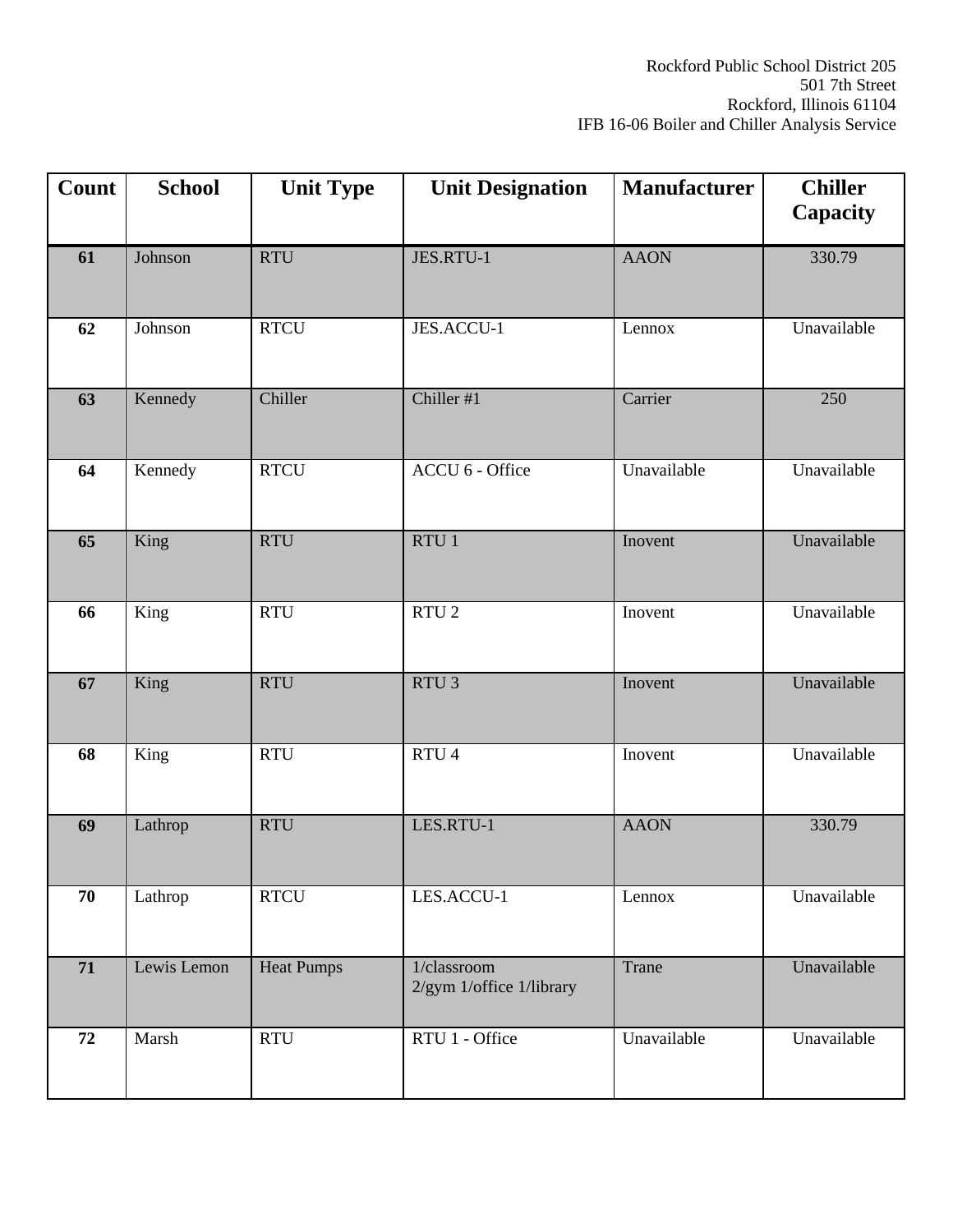| Count | <b>School</b>      | <b>Unit Type</b> | <b>Unit Designation</b>                                                              | <b>Manufacturer</b>       | <b>Chiller</b><br>Capacity |
|-------|--------------------|------------------|--------------------------------------------------------------------------------------|---------------------------|----------------------------|
| 73    | Marsh              | <b>RTU</b>       | RTU 2 - Library                                                                      | Unavailable               | Unavailable                |
| 74    | Marshall           | <b>RTU</b>       | Library Area                                                                         | Unavailable               | Unavailable                |
| 75    | Marshall           | <b>RTU</b>       | Library Area                                                                         | Unavailable               | Unavailable                |
| 76    | Marshall           | <b>RTCU</b>      | <b>ACCU Office</b>                                                                   | $\overline{U}$ navailable | Unavailable                |
| 78    | McIntosh           | <b>RTU</b>       | RTU 1 - Cafeteria                                                                    | <b>AAON</b>               | 327.64                     |
| 79    | McIntosh           | <b>RTU</b>       | RTU 2 - Music Rm                                                                     | <b>AAON</b>               | 96.26                      |
| 80    | McIntosh           | <b>RTU</b>       | RTU 3 - Art Rm                                                                       | <b>AAON</b>               | 97.01                      |
| 81    | Montessori         | Condensing Unit  | On Grade, North end<br>Condensing Unit #1 -<br>serves AHU #1South Pod<br>Classes     | Trane                     | Unavailable                |
| 82    | Montessori         | Condensing Unit  | On Grade, middle position -<br>Condensing Unit #2 -<br>serves AHU #3 (Offices)       | Trane                     | Unavailable                |
| 83    | Montessori         | Condensing Unit  | On Grade, South end -<br>Condensing Unit #3 -<br>serves AHU #2 -North Pod<br>Classes | Trane                     | Unavailable                |
| 84    | <b>Muhl Center</b> | <b>RTU</b>       | RTU 1 - Multipurpose<br>Room                                                         | York                      | 15                         |
| 85    | Muhl Center        | <b>RTU</b>       | RTU 2 - Art/Music Room                                                               | York                      | 10                         |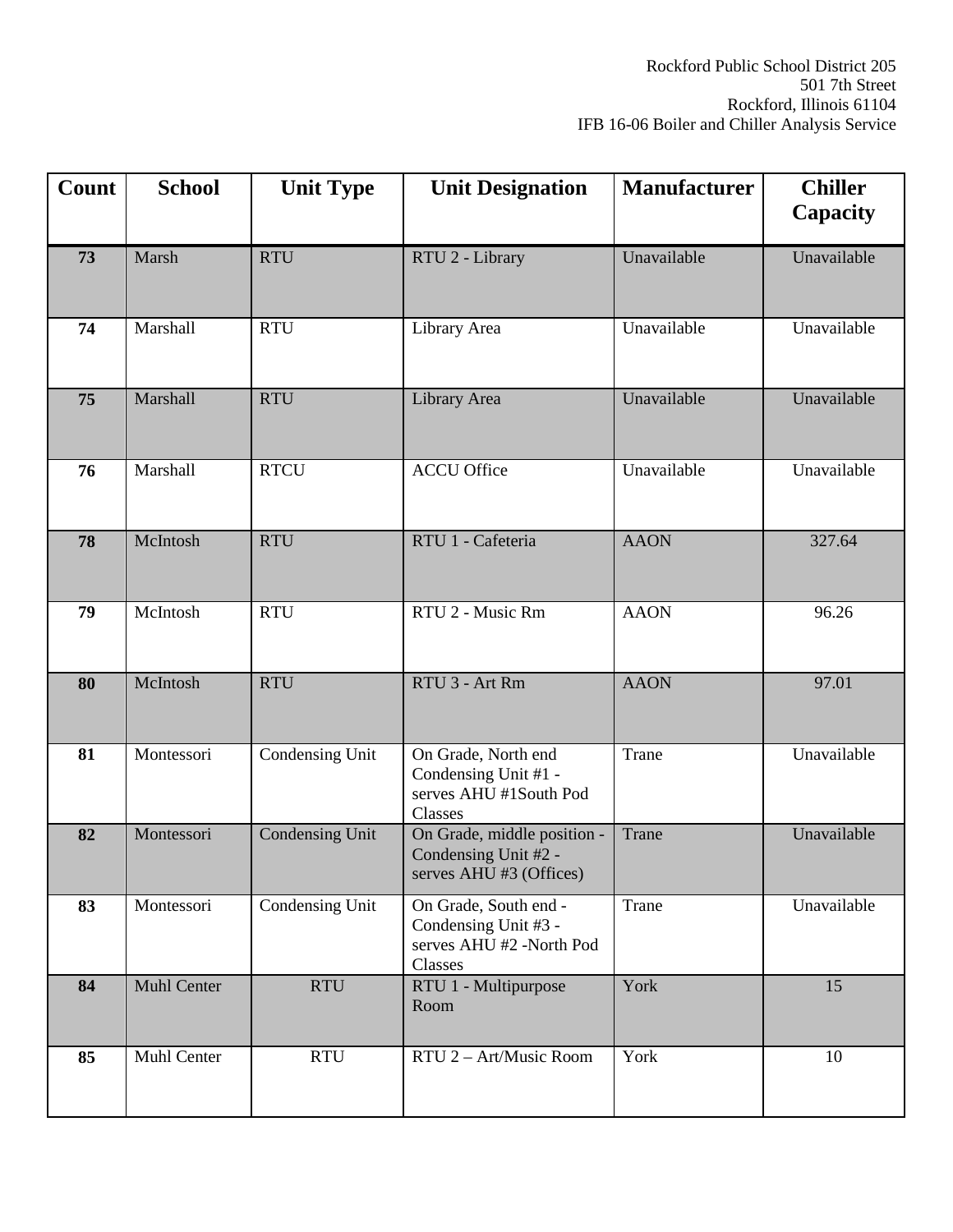| Count           | <b>School</b>      | <b>Unit Type</b> | <b>Unit Designation</b>                       | <b>Manufacturer</b>      | <b>Chiller</b><br>Capacity |
|-----------------|--------------------|------------------|-----------------------------------------------|--------------------------|----------------------------|
| 86              | <b>Muhl Center</b> | <b>RTU</b>       | RTU 3 - Multizone 1                           | York                     | 60                         |
| 87              | Muhl Center        | <b>RTU</b>       | $RTU$ <sup><math>4</math></sup> – Multizone 2 | York                     | 15                         |
| 88              | Page Park          | <b>RTCU</b>      | ACCU1 - Library/Office                        | <b>Mueller Climatrol</b> | 40                         |
| 89              | Page Park          | <b>RTCU</b>      | ACCU 2 - Gym                                  | Mueller Climatrol        | 40                         |
| 90              | Page Park          | <b>RTCU</b>      | <b>ACCU 4 - Multipurpose</b>                  | American Air<br>Filter   | 12.5                       |
| 91              | <b>RESA</b>        | <b>RTCU</b>      | #7 Roof Top Cond. Unit                        | McQuay                   | 110                        |
| $\overline{92}$ | <b>RESA</b>        | <b>RTCU</b>      | #9 Roof Top Pool Unit                         | McQuay                   | $\overline{35}$            |
| 93              | <b>RESA</b>        | <b>RTCU</b>      | #8 Roof Top Cond. Unit                        | McQuay                   | 110                        |
| 94              | <b>RESA</b>        | <b>RTCU</b>      | #5 Roof Top Unit                              | McQuay                   | Unavailable                |
| 95              | <b>RESA</b>        | <b>RTCU</b>      | #4 Ground Level Cond.<br>Unit                 | McQuay                   | 90                         |
| 96              | <b>RESA</b>        | <b>RTCU</b>      | #1 Roof Top Cond. Unit                        | McQuay                   | 55                         |
| 97              | <b>RESA</b>        | <b>RTCU</b>      | #2 Roof Top Cond. Unit                        | McQuay                   | 90                         |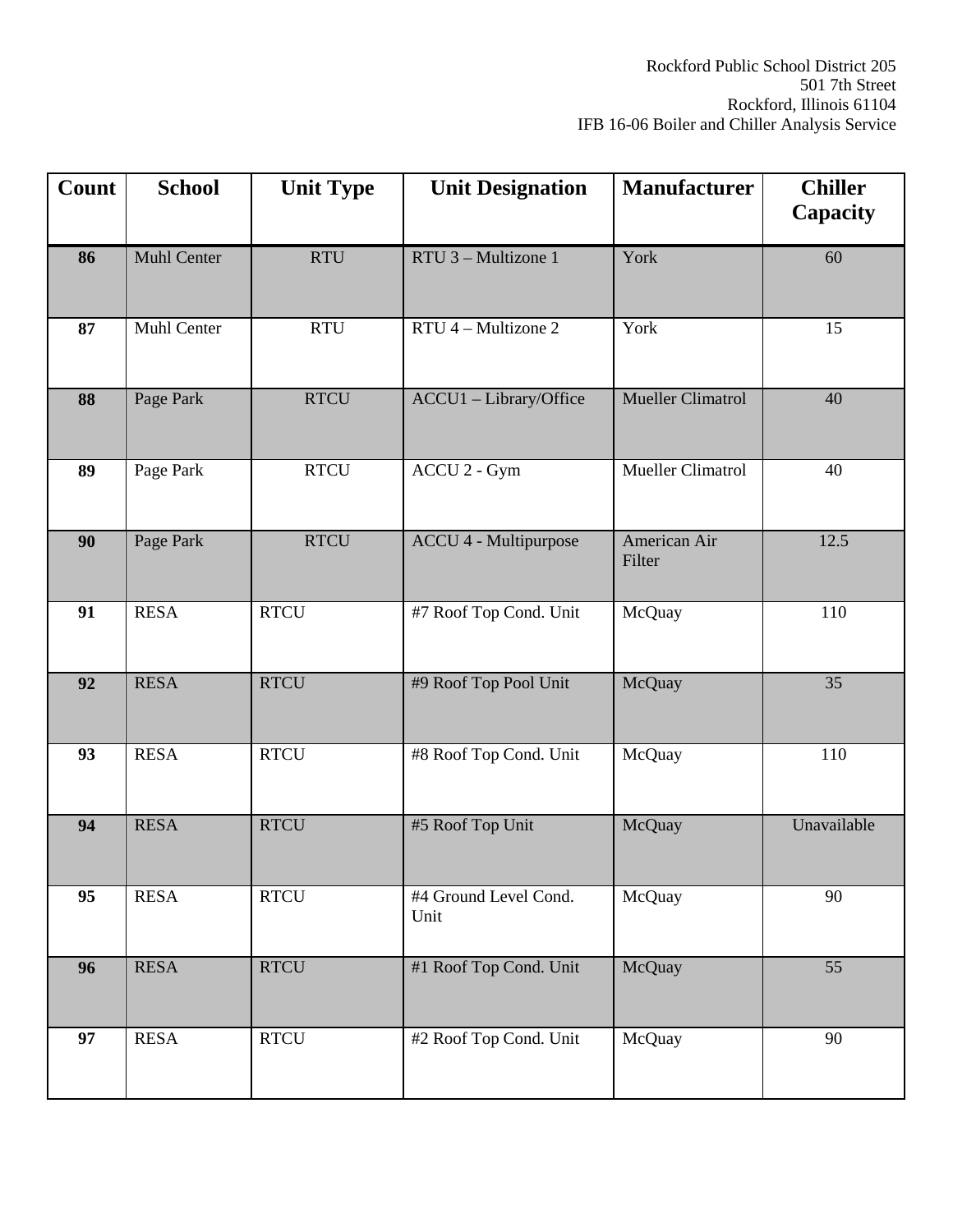| Count      | <b>School</b>          | <b>Unit Type</b> | <b>Unit Designation</b>                             | <b>Manufacturer</b> | <b>Chiller</b><br>Capacity |
|------------|------------------------|------------------|-----------------------------------------------------|---------------------|----------------------------|
| 98         | <b>RESA</b>            | <b>RTCU</b>      | #3 Roof Top Cond. Unit                              | McQuay              | 110                        |
| 99         | <b>RESA</b>            | <b>RTCU</b>      | #6 Roof Top Cond. Unit                              | McQuay              | 110                        |
| <b>100</b> | <b>Spring Creek</b>    | <b>RTU</b>       | RTU 1 - Cafeteria                                   | <b>AAON</b>         | 330.26                     |
| 101        | <b>Spring Creek</b>    | <b>RTU</b>       | RTU 2 - Main Office                                 | <b>AAON</b>         | 46.4                       |
| 102        | <b>Sterling Holley</b> | <b>RTU</b>       | $2nd$ Floor                                         | Carrier             | Unavailable                |
| 103        | <b>Sterling Holley</b> | <b>RTU</b>       | AHU 5 - Office/EAC                                  | Carrier             | $\overline{25}$            |
| 104        | <b>Sterling Holley</b> | <b>RTU</b>       | <b>Bus Driver</b>                                   | Trane               | 25                         |
| 105        | <b>Sterling Holley</b> | <b>RTU</b>       | <b>SAC</b>                                          | Trane               | 20                         |
| 106        | Swan Hillman           | <b>RTU</b>       | Office                                              | <b>AAON</b>         | Unavailable                |
| 107        | Walker                 | <b>RTU</b>       | Office & Pod                                        | Inovent             | Unavailable                |
| 108        | West                   | <b>RTCU</b>      | $ACCU 1 - \text{Counselors}$<br>Offices 1,2,3 floor | Unavailable         | Unavailable                |
| 109        | Wilson Aspire          | Chiller          | Chiller #1                                          | York                | 231.1                      |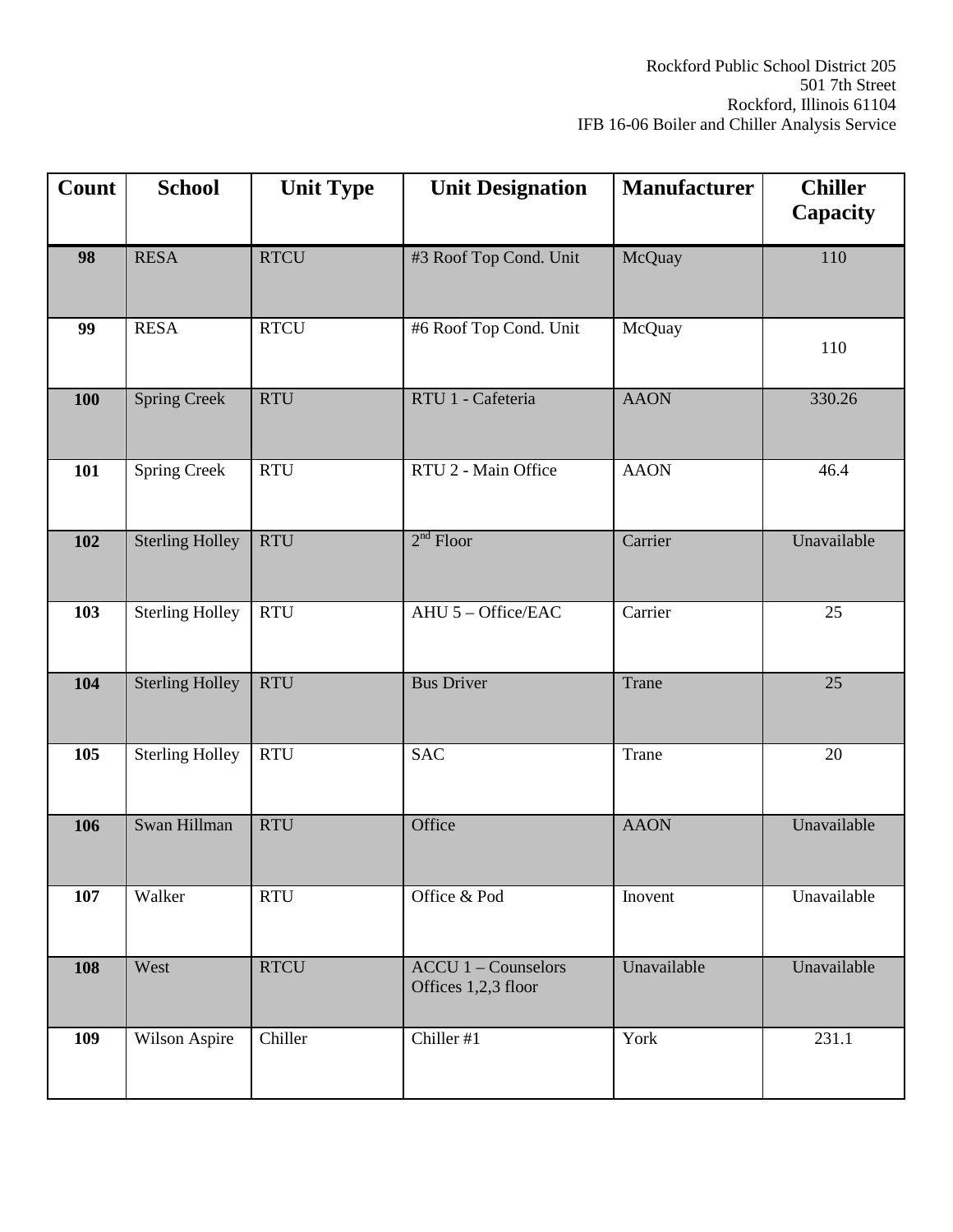| Count | <b>School</b> | <b>Unit Type</b> | <b>Unit Designation</b> | <b>Manufacturer</b> | <b>Chiller</b><br>Capacity |
|-------|---------------|------------------|-------------------------|---------------------|----------------------------|
| 110   | Wilson Aspire | <b>RTU</b>       | $RTU$ 1 – West Wing     | <b>AAON</b>         | $\overline{5}$             |
| 111   | Wilson Aspire | <b>RTU</b>       | $RTU$ 2 – West Wing     | <b>AAON</b>         | 8                          |
| 112   | Wilson Aspire | <b>RTU</b>       | RTU <sub>3</sub>        | York                | Unavailable                |
| 113   | Wilson Aspire | <b>RTU</b>       | RTU <sub>4</sub>        | York                | Unavailable                |
| 114   | Wilson Aspire | <b>RTU</b>       | RTU <sub>5</sub>        | York                | Unavailable                |
| 115   | Wilson Aspire | <b>RTU</b>       | RTU <sub>6</sub>        | York                | Unavailable                |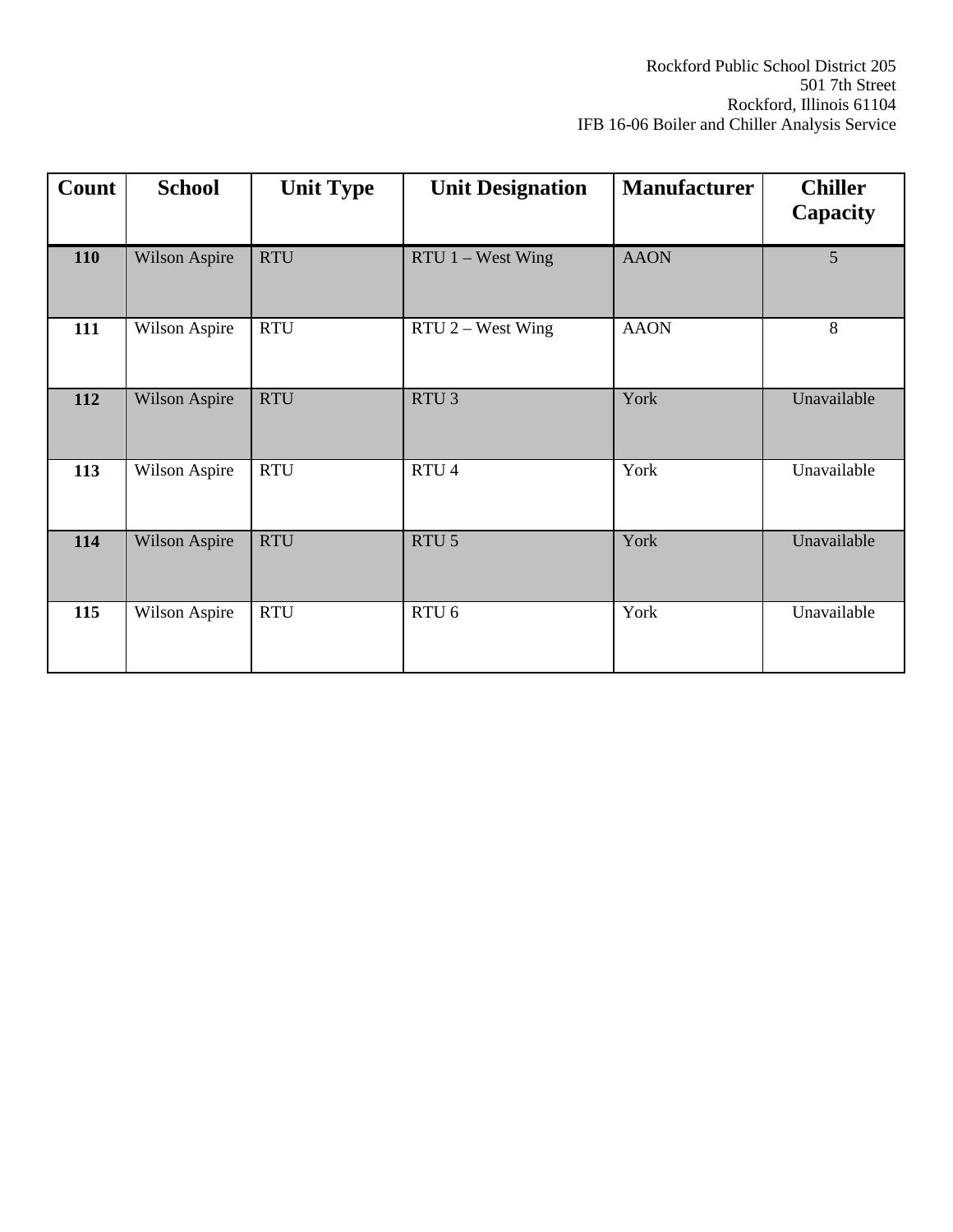Rockford Public School District 205 501 7th Street Rockford, Illinois 61104 IFB 16-06 Boiler and Chiller Analysis Service

### **Boiler Schedule:**

| <b>Number of Boilers</b> |  |  |
|--------------------------|--|--|
|                          |  |  |
| $\overline{2}$           |  |  |
|                          |  |  |
| $\overline{2}$           |  |  |
| $\overline{2}$           |  |  |
| $\overline{3}$           |  |  |
| $\overline{4}$           |  |  |
|                          |  |  |
| 3                        |  |  |
| $\overline{1}$           |  |  |
| $\overline{2}$           |  |  |
| $\overline{1}$           |  |  |
| 3                        |  |  |
| $\overline{3}$           |  |  |
| $\overline{1}$           |  |  |
| $\overline{1}$           |  |  |
| $\overline{1}$           |  |  |
| $\overline{2}$           |  |  |
| $\overline{2}$           |  |  |
| $\overline{2}$           |  |  |
| $\overline{1}$           |  |  |
| $\overline{2}$           |  |  |
| $\overline{2}$           |  |  |
| $\overline{1}$           |  |  |
| $\mathbf 1$              |  |  |
| 1                        |  |  |
|                          |  |  |
| $\overline{c}$           |  |  |
| $\overline{2}$           |  |  |
| $\overline{2}$           |  |  |
| $\overline{1}$           |  |  |
|                          |  |  |

### Boiler Analysis Winter 2015/2017/2019<br>Boiler Analysis Winter 2016/2018

| <b>School</b>              | <b>Number of Boilers</b> |
|----------------------------|--------------------------|
| <b>High Schools</b>        |                          |
| Auburn HS                  | 3                        |
| East HS                    | $\overline{\mathbf{3}}$  |
| Guilford HS                | $\overline{2}$           |
| <b>Middle Schools</b>      |                          |
| Lincoln MS                 | $\overline{4}$           |
| West MS                    | 3                        |
| <b>Elementary Schools</b>  |                          |
| Carlson ES                 | 3                        |
| Cherry Valley ES           | $\mathbf{1}$             |
| Conklin ES                 | 2                        |
| Dennis ES                  | $\overline{2}$           |
| Froberg ES                 | $\overline{2}$           |
| Gregory ES                 | $\overline{2}$           |
| Haskell ES                 | $\overline{c}$           |
| Hillman ES                 | $\overline{2}$           |
| Johnson ES                 | $\overline{2}$           |
| Lathrop ES                 | $\overline{c}$           |
| Lewis Lemon ES             | $\overline{\mathbf{3}}$  |
| Nashold ES                 | $\overline{2}$           |
| Nelson ES                  | $\overline{4}$           |
| <b>Spring Creek ES</b>     | $\overline{2}$           |
| <b>Educational Centers</b> |                          |
| Administration             | $\overline{2}$           |
| <b>Sterling Holley</b>     | 1                        |
|                            |                          |
|                            |                          |
|                            |                          |
|                            |                          |
|                            |                          |
|                            |                          |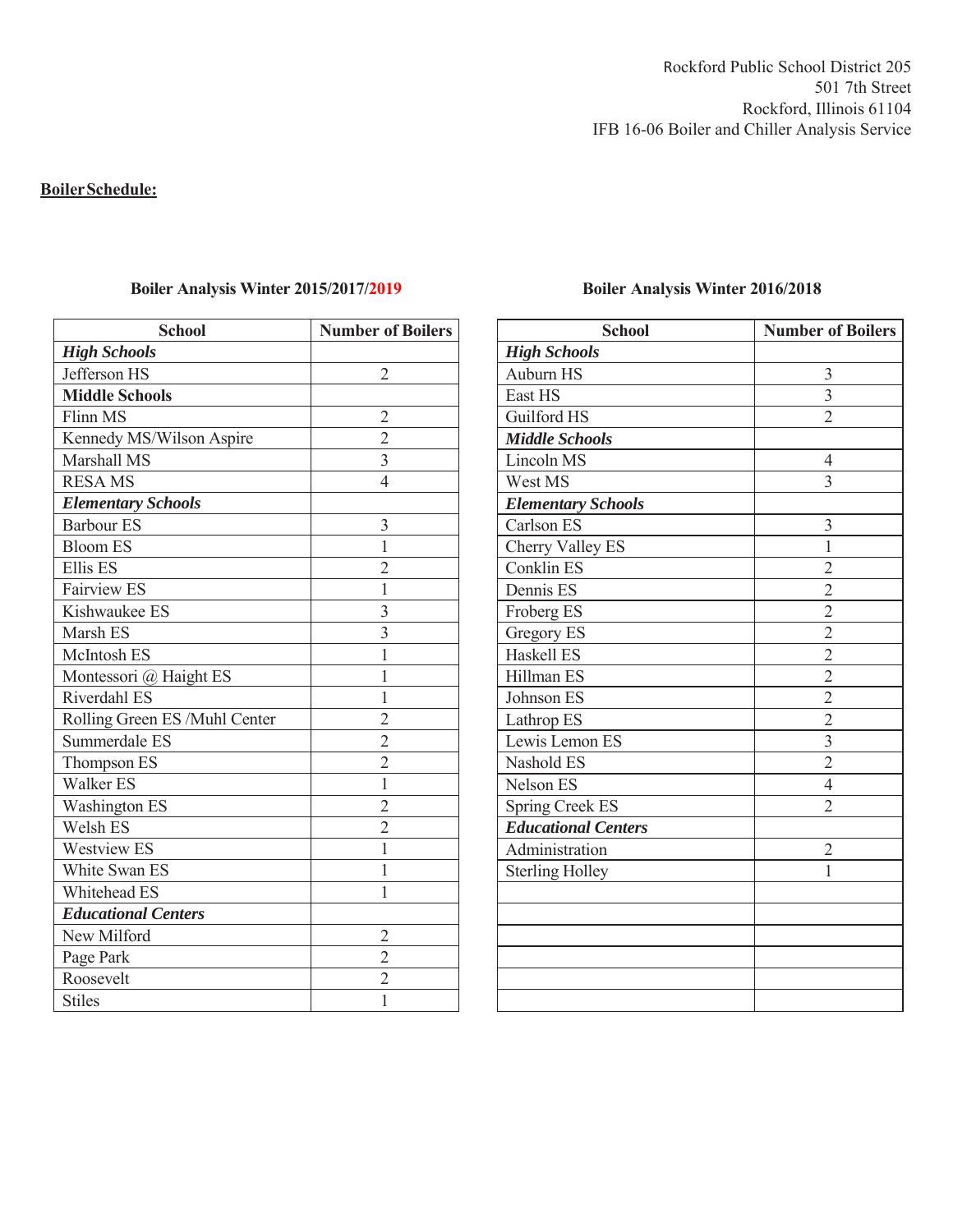### **ROCKFORD PUBLIC SCHOOLS REQUIRED BID FORMS CHECK LIST Bid/RFP/RFQ No.: 16-06 Boiler and Chiller Analysis Services**

**Listed below are the REQUIRED forms all bidders are REQUIRED to submit with sealed bids on or before the bid due date and time. Failure to submit ALL required forms may result in bidder being deemed non-responsive.**

| <b>Required Forms</b>                                                                  | Yes | <b>Comments</b>                                                                                                                                                                                                                                                           |
|----------------------------------------------------------------------------------------|-----|---------------------------------------------------------------------------------------------------------------------------------------------------------------------------------------------------------------------------------------------------------------------------|
| <b>Bid Offer Form</b>                                                                  |     |                                                                                                                                                                                                                                                                           |
| <b>Bid Rigging Certification</b>                                                       |     |                                                                                                                                                                                                                                                                           |
| Minority and Women Owned Business Concern<br>Representation                            |     |                                                                                                                                                                                                                                                                           |
| Certificate Regarding Debarment, Suspension,<br>Ineligibility, and Voluntary Exclusion |     |                                                                                                                                                                                                                                                                           |
| Certificate Regarding Lobbying                                                         |     |                                                                                                                                                                                                                                                                           |
| <b>OFAC Compliance</b>                                                                 |     |                                                                                                                                                                                                                                                                           |
| Vendor Conflict of Interest Disclosure Form                                            |     |                                                                                                                                                                                                                                                                           |
| Certified Cleared Employee List                                                        |     | Complete, sign, and notarize the form. If you are<br>uncertain of which employees will be working on the<br>project, note this information on the form that the<br>employee information will be forth coming BEFORE<br>you start on the project, if awarded the contract. |
| Form W-9 Department of the Treasury Internal<br><b>Revenue Service</b>                 |     |                                                                                                                                                                                                                                                                           |
| Certificate of Liability Insurance                                                     |     | Document must be submitted prior to starting work, if<br>awarded the contract. Failure to submit forms below<br>may result in project start delay.                                                                                                                        |

### **Listed below are REQUIRED FORMS/DOCUMENTS that must be submitted prior to starting work, if awarded the contract. Failure to submit forms below may result in project start delay.**

|                                                                                     | --- |  |
|-------------------------------------------------------------------------------------|-----|--|
| $\mathbf{r}$<br>$\sim$<br>608<br>`ert11<br>Fechnician<br>111cat10n<br>ser<br>211O L |     |  |